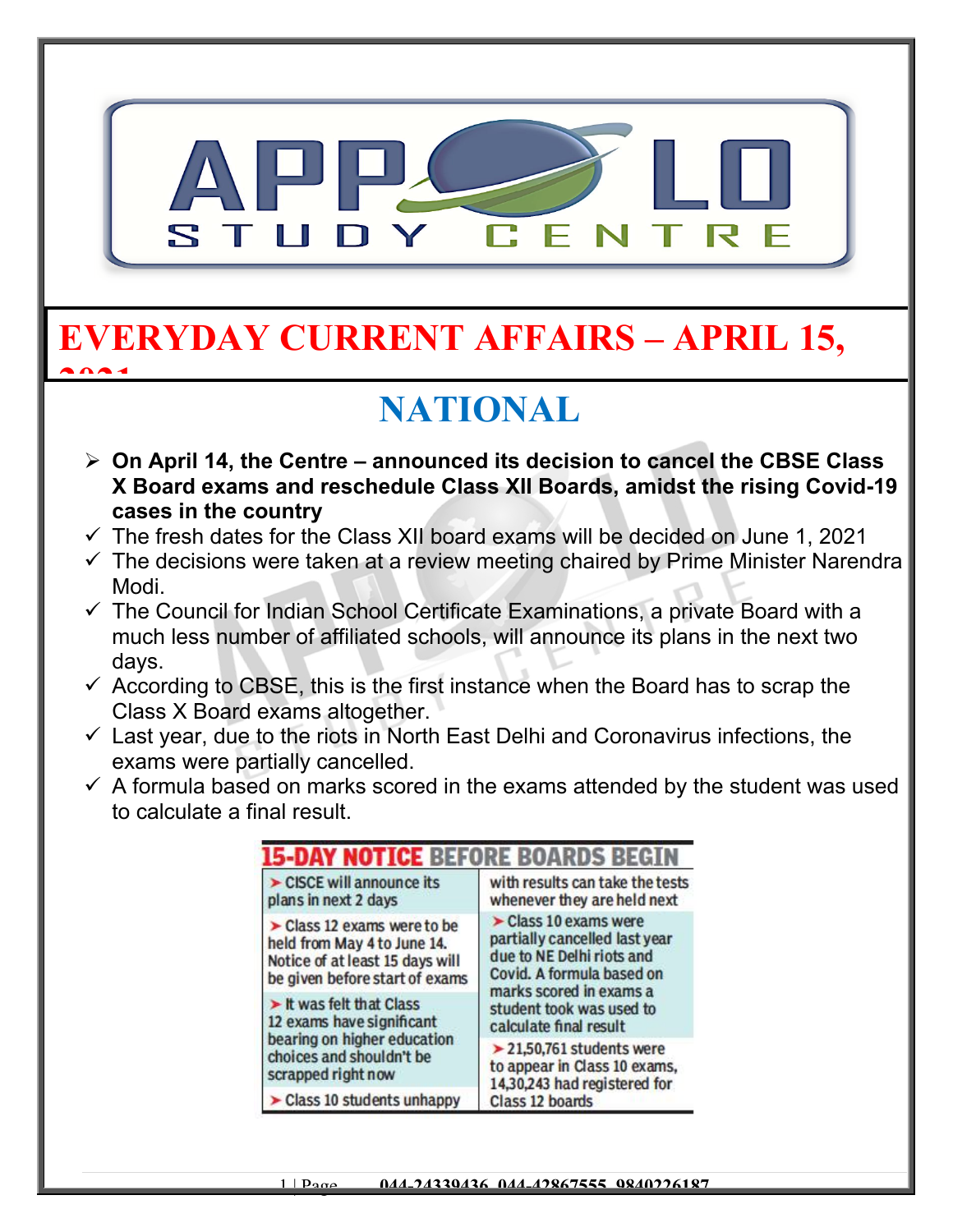- $\checkmark$  This year, 21,50,761 candidates were scheduled to appear in Class X exams, which is nearly 2.5 lakh more than 2020.
- $\checkmark$  A total of 14,30,243 candidates registered for the Class XII exams, which is again 2.15 lakh more than last year.
- $\checkmark$  The meeting to review the examinations was attended by education minister Ramesh Pokhriyal, the principal secretary to the PM, the cabinet secretary, school and higher education secretaries and other top officials.
- $\checkmark$  The Board exams for Class XII are scheduled to be held from May 4 to June 14
- $\checkmark$  A notice of at least 15 days will be given before the start of the examinations.
- $\checkmark$  CBSE will prepare objective criteria for results of Class X students.
- $\checkmark$  Any candidate who is not satisfied with his or her marks on this basis will be given an opportunity to sit in an exam as and when the conditions are conducive to hold it.
- **The agriculture ministry has selected 100 villages in six states for pilot projects on digital farming**
- $\checkmark$  The six states chosen includes Uttar Pradesh, Madhya Pradesh, Gujarat, Haryana, Rajasthan and Andhra Pradesh
- $\checkmark$  The projects will use technology, data and artificial intelligence in supporting farmers in multiple activities.
- $\checkmark$  In this regard, the Ministry of Agriculture has signed an MoU with Microsoft India to develop farmers' interface for post-harvest management and distribution.
- $\checkmark$  The project aims to reduce input costs for farmers and make farming easy.
- $\checkmark$  Microsoft India has joined its local partner, CropData, to do the pilot projects in 100 villages across 10 districts in six states.
- $\checkmark$  Digital technology and data will be used to assist farmers in taking right and costeffective decisions.

## **INTERNATIONAL**

- **New Zealand has become the first country in world to introduce a Climate change law for financial firms**
- $\checkmark$  The new law will require banks, insurers and investment managers to report the impacts of Climate Change on their business
- $\checkmark$  The new legislation is applicable to all banks with total assets of more than NZ\$1 billion (\$703 million), insurers with more than NZ\$1 billion in total assets under management, and all equity and debt issuers listed on the country's stock exchange
- $\checkmark$  It also mandates the financial firms to evaluate the companies they are lending in terms of environmental impacts.
- $\checkmark$  The financial firms will now have to document how they will manage climate related risks and opportunities.
- $\checkmark$  The bill has been introduced to the country's parliament on April 12, 2021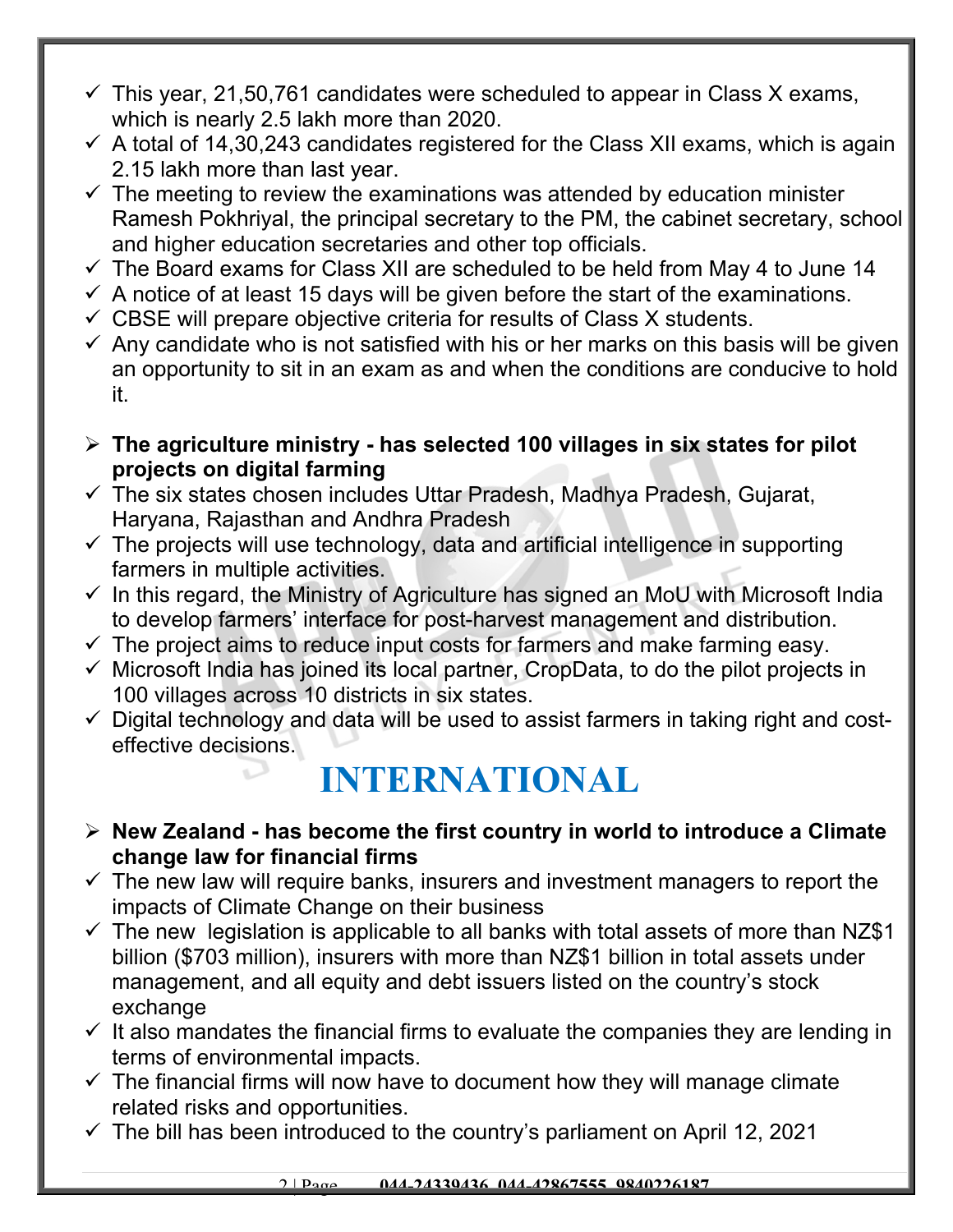- $\checkmark$  New Zealand has fixed the year 2050 as the deadline to reach net-zero carbon emissions.
- $\checkmark$  It has decided to reduce green house gas emissions by 30% below 2005 levels by 2030
- $\checkmark$  Earlier, the country has amended the Climate Change Response Act, 2002 in the year 2019
- $\checkmark$  According to the amendment, New Zealand intended to implement climate change policies in accordance with the Paris Agreement.

# **SCIENCE, TECHNOLOGY & ENVIRONMENT**

- **The researchers from IIT Guwahati has developed a simple and costeffective method to remove microplastics from contaminated seawater before it is used to produce edible salt**
- $\checkmark$  The team used a hollow fibre polypropylene microfiltration membrane with a pore size of less than 10 micrometre
- $\checkmark$  With the membrane, the team filtered synthetic seawater made from dissolving branded salts in distilled water
- $\checkmark$  The results of the filteration indicated that it could remove up to 99.3% of tiny plastic particles.
- $\checkmark$  Polypropylene is a polymer used in making medical devices and is considered safe.

### Plastic on your plate

IIT Guwahati team developed a simple method for removal of microplastics from contaminated seawater that is used to produce salt The team collected 12 samples of refined & unrefined sea salt from Gujarat and Chennai and refined rock salt from Mumbai, **Gurgaon and Haryana** 

### **FINDINGS**

> Size of microplastics found ranged from greater than 20 micrometre and less than 5 millimetre

> They were mostly in the form of fragments or fibre

 $\triangleright$  1,400-1,900 particles found in 1kg of refined sea salt

 $\triangleright$  1,900-2,300 particles in 1kg of unrefined sea salt

 $\geq$  200-400 particles in 1 kg of rock salt

> Highest incidence of microplastics in the unrefined salt sample from Chennai (around 1832 particles per kg salt) and lowest in sample of refined rock salt from Haryana (around 275 particles per kg salt)



### **WHAT THE TEAM DID**

> Synthetic seawater was prepared by dissolving edible salt in 50 litres of distilled water

> This was sent through a hollow fibre polypropylene microfiltration membrane

> 99.3% of microplastics were removed from the synthetic seawater without reduction in salt concentration

Researchers suggest that the brine generated from desalination plants can be explored for sea salt production at low cost if they are pre-treated using the membrane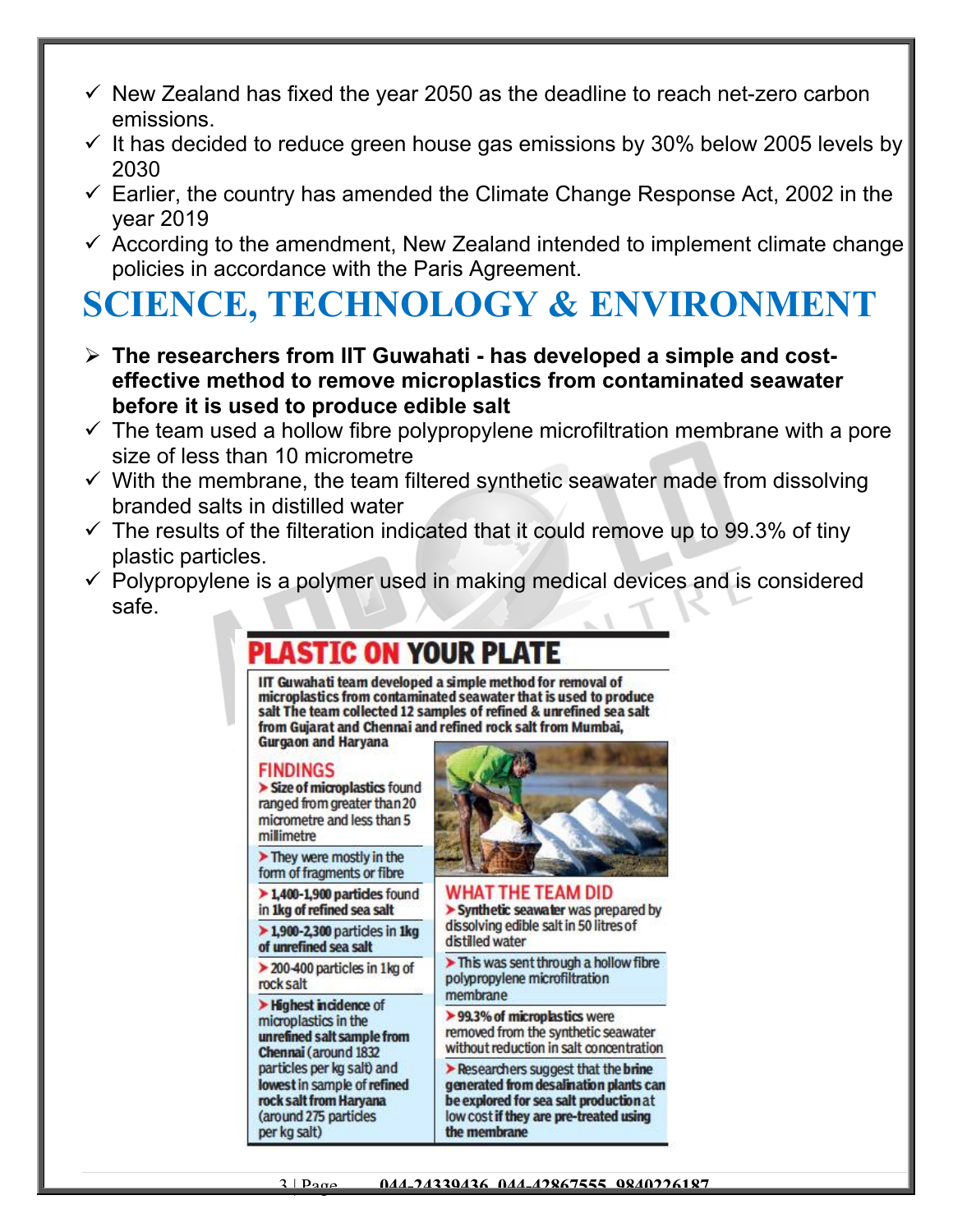- $\checkmark$  The researchers studied 12 different samples of refined and unrefined sea salt and refined rock salt purchased from different cities
- $\checkmark$  They had demonstrated the methodology in their lab using a salt sample from Chennai which had the highest incidence of microplastic particles.
- $\checkmark$  Based on the results, the team suggested that brine generated in desalination plants could be explored for production of microplastic-free sea salt by pretreating it using the membrane.
- $\checkmark$  The researchers are now working to set up a pilot plant along the coast to test the membrane directly with seawater.
- **The launch of the country's most advanced earth observation satellite, Gisat-1 by GSLV-F10 - is re-scheduled for May 15, as per Isro**
- $\checkmark$  The satellite will allow India to better monitor the subcontinent, including its borders with Pakistan and China.
- $\checkmark$  The launch of the 2,268-kg satellite in the first week of this month was stopped due to a technical glitch related to a voltage fluctuation issue in the satellite.
- $\checkmark$  The delay in the launch of Gisat-1 will postpone other launches, including the first test-flight of the Small Satellite Launch Vehicle (SSLV or mini PSLV), this year.
- $\checkmark$  Equipped with high resolution cameras, Gisat-1 will allow the country to monitor the Indian landmass and oceans, particularly its borders, continuously
- $\checkmark$  The satellite will provide near real-time imaging of the large area region of interest at frequent intervals.
- $\checkmark$  It will also help in quick monitoring of natural disasters, episodic and any shortterm events.
- $\checkmark$  The geo-satellite will also obtain spectral signatures for agriculture, forestry, mineralogy, disaster warning, cloud properties, snow & glaciers and oceanography.
- **Sports Car maker, the Porsche has joined with Siemens Energy to produce eFuel by 2022 through Haru Oni project in Southern Chile**
- $\checkmark$  This will be the world's first integrated, commercial, industrial-scale plant for making synthetic climate-neutral fuels (e-fuels)
- $\checkmark$  The project will use green hydrogen produced by wind power to produce eFuel
- $\checkmark$  In the pilot phase, around 130,000 liters of e-fuels will be produced by the year 2022.
- $\checkmark$  In the next two phases, capacity is to be increased to about 55 million liters of efuels a year by 2024, and around 550 million liters of e-fuels by 2026.
- $\checkmark$  Porsche, which will invest  $\hat{\epsilon}$ 20 million (£18m) initially, is planning to use the fuels in vehicles for Porsche motorsports, at the Porsche Experience Centres and in serial production sports cars
- $\checkmark$  Other partners in the project are the energy firm AME and the petroleum company ENAP from Chile and Italian energy company Enel.
- $\checkmark$  The German Government has also supported the project with  $\epsilon$ 8 million (£7.2m).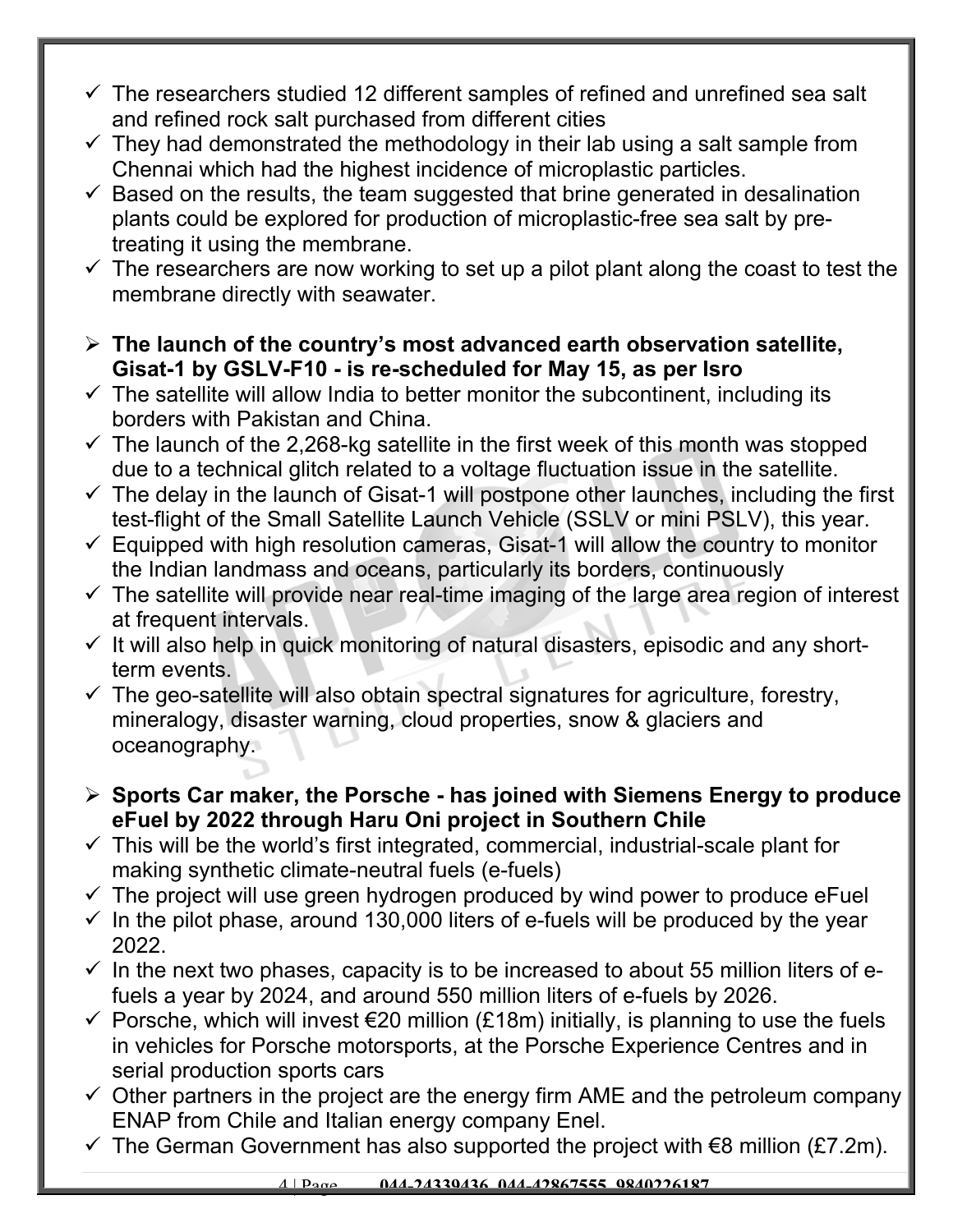- $\checkmark$  Chile, with its excellent climate conditions for wind power and the associated low cost of electricity, has a very high potential for producing, exporting and locally using green hydrogen
- $\checkmark$  eFuel is a complex hydrocarbon, whose cost of production is \$10 per litre
- $\checkmark$  It is type of Electro Fuel or Synthetic fuel
- $\checkmark$  The Electro Fuels are the emerging class of carbon neutral fuels, which are seen as an alternative to biofuels.
- $\checkmark$  They are made by storing electrical energy from renewable sources in chemical bonds of liquid of gas fuels.

## **ECONOMY**

- **The National Housing Bank recently launched the Special Refinance Facility, 2021.**
- $\checkmark$  The main objective of the facility is to provide short term refinance support to the housing finance companies and other eligible primary lending institutions
- $\checkmark$  A financial grant of Rs 10,000 crore has been allocated for the refinance facility to support the housing sector.
- $\checkmark$  The facility will aid in meeting the short-term liquidity requirement in the public lending institutions.
- $\checkmark$  The National Housing Bank has launched the initiative with the support from Reserve Bank of India (RBI).
- $\checkmark$  It may be recalled that last year during May-August 2020, the National Housing Board provided refinance support of Rs 14,000 crore under the Additional Special Refinance Facility and Special Refinance Facility.
- $\checkmark$  This short-term liquidity support for a year was part of Special Liquidity Facility (SLF) granted by the RBI under Aatma Nirbhar Bharat Abhiyaan announced by the Finance Minister.
- $\checkmark$  During the period April 1, 2020 to March 31, 2021, NHB had extended an amount of ₹ 42,823.93 crore as refinance to Primary Lending Institutions (PLIs)
- $\checkmark$  The PLIs includes Housing Finance Companies, Scheduled Commercial Banks including Regional Rural Banks (RRBs) and Small Finance Banks (SFBs)

## **SPORTS**

- **Heath Streak, former captain of Zimbabwe banned for eight years by the International Cricket Council (ICC) for involvement with bookies**
- $\checkmark$  Streak admitted to multiple breaches of the anti-corruption codes across leagues and international matches.
- $\checkmark$  In the Indian Premier League (IPL), Streak was the bowling coach of KKR in 2018.
- $\checkmark$  Streak has been found guilty of disclosing inside information, facilitating introduction of other participants with bookies, failing to report an approach and obstructing investigation.